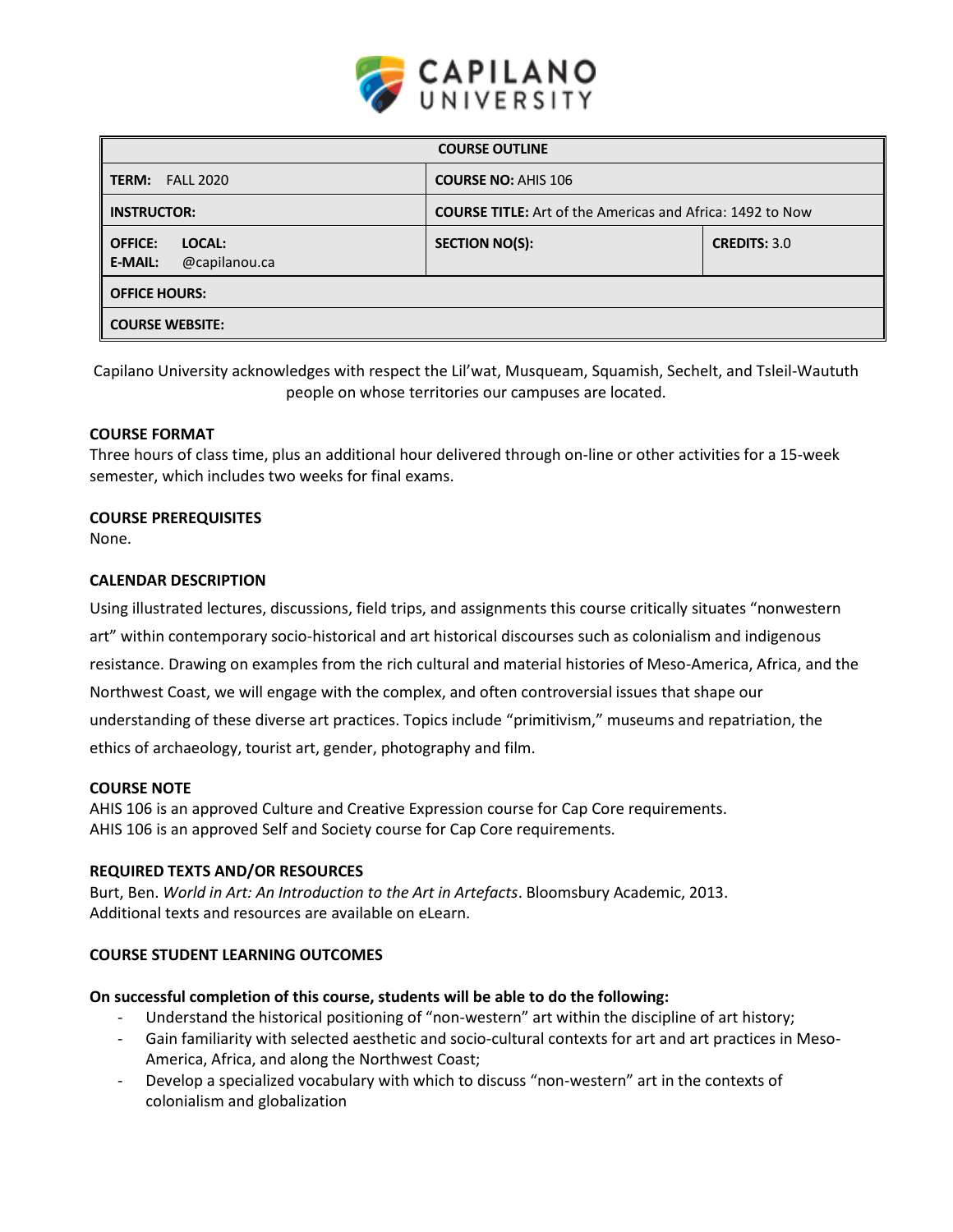#### **Students who complete this Culture & Creative Expression course will be able to do the following:**

- Engage in creative processes including conception, investigation, execution, and ongoing critical analysis;
- Identify, analyze, and critique the elements of a form of expression using its specific vocabulary;
- Explain the significance of diverse forms of human creative expression, specifically including Indigenous forms;
- Explain or demonstrate the connection between various events, ideas, traditions, and belief systems and the modes in which they are artistically and culturally expressed.

### **Students who complete this Self & Society course will be able to do the following:**

- Identify potential root causes of local/global problems and how they affect local/global cultures, economies, politics and policies;
- Assess and evaluate individual and collective responsibilities within a diverse and interconnected global society;
- Analyze the impact of colonialism and racism on Indigenous peoples;
- Explain how contexts (e.g., cultural, historical, colonial, economic, technological) shape identity formation and social structures.

# **COURSE CONTENT**

- Week 1: **INTRODUCTION TO THE ISSUES: WHY PRE-COLUMBIAN, AFRICAN AND NORTHWEST COAST INDIGENOUS ART?**
- Week 2: **PRIMITIVISM AND ITS DISCONTENTS**
- Week 3: **WORLD FAIRS AND MUSEUM DISPLAYS**
- Week 4: **UBC WALKING TOUR AND MUSEUM OF ANTHROPOLOGY**
- Week 5: **THE ETHICS OF ARCHAEOLOGY**
- Week 6: **VISIT MUSEUM OF VANCOUVER**
- Week 7: **MIDTERM EXAM**

Week 8: **FROM REVERSING THE GAZE TO TOURIST ARTS: INDIGENOUS RESPONSES TO COLONIALISM**

Week 9: **PHOTOGRAPHY AND FILM ON THE NORTHWEST COAST**

- Week 10: **GENDER (NOT) ON DISPLAY**
- Week 11: **NATION BUILDING AND "NATIVE" ARTS**
- Week 11: **REPATRIATION**
- Week 12: **AFTER 1492: CONTEMPORARY INDIGENOUS ART PRACTICES**
- Week 13: **APPROPRIATION AND RECONCILIATION. EXAM REVIEW**

Week 14: **FINAL EXAM PERIOD**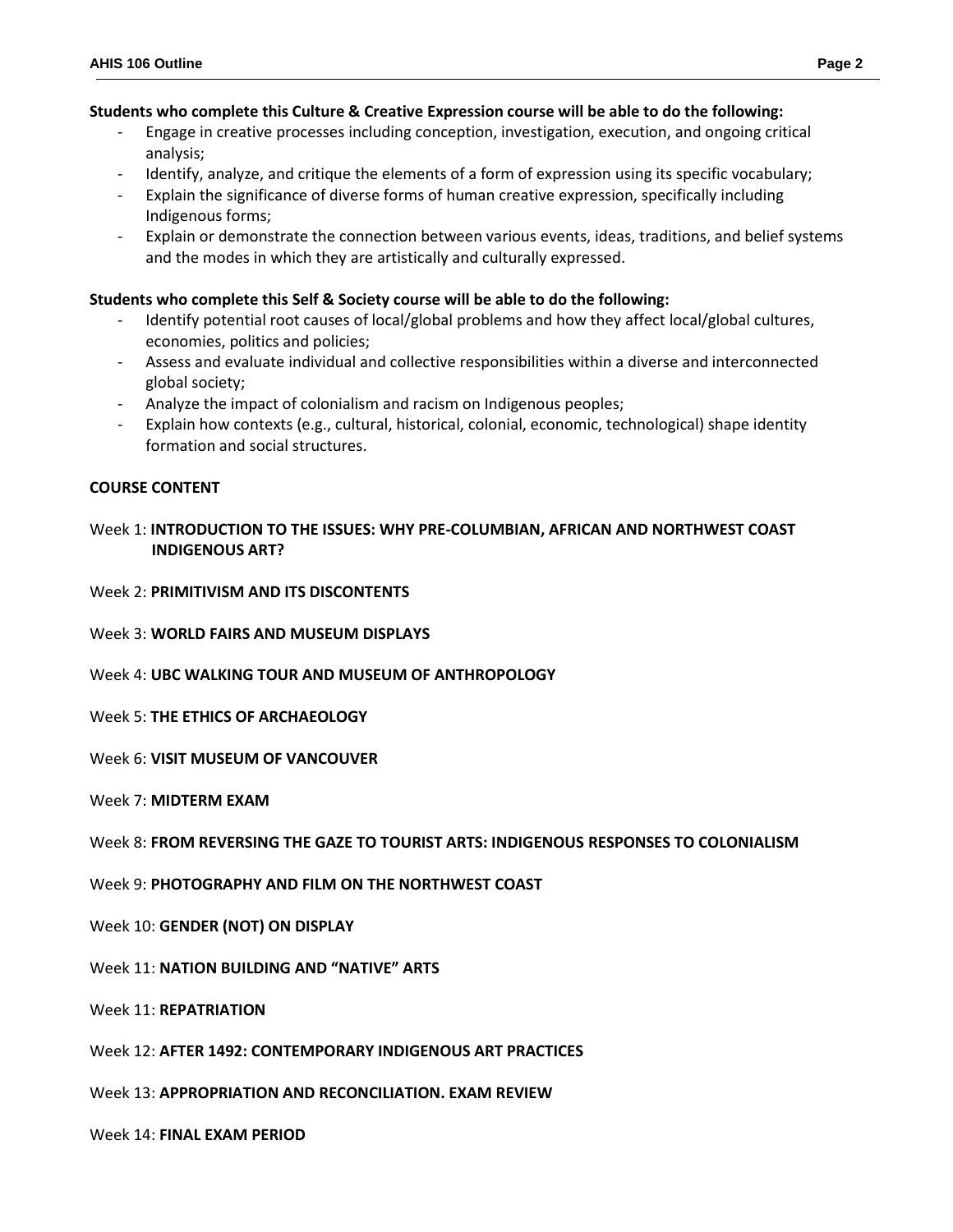#### Week 15: **FINAL EXAM PERIOD**

### **COURSE ASSIGNMENTS:**

A photography assignment to develop an awareness of "non-western" art in the lower mainland; weekly reading responses/questions to promote in-depth classroom discussions; a written report to analyze specific cultural expressions in museum contexts; a midterm and final exam to test understanding of the cultural expressions and critical thinking around the issues presented and discussed in class.

#### **EVALUATION PROFILE:**

| <b>TOTAL</b>                           | 100% |
|----------------------------------------|------|
| Final Exam                             | 30%  |
| Midterm                                | 20%  |
| Museum Visit Report                    | 20%  |
| Reading Responses/Questions (10 total) | 25%  |
| Photography Assignment                 | 5%   |

#### **GRADING PROFILE**

| $= 90-100$  | $B+ = 77-79$  | $ C+ = 67-69 $ | $  D = 50-59$ |
|-------------|---------------|----------------|---------------|
| = 85-89     | $  B = 73-76$ | $ C = 63-66$   | $F = 0-49$    |
| $= 80 - 84$ | $B - = 70-72$ | $C- = 60-62$   |               |

Incomplete Grades: Grades of Incomplete ("I") are assigned only in exceptional circumstances when a student requests extra time to complete their coursework. Such agreements are made only at the request of the student, who is responsible to determine from the instructor the outstanding requirements of the course.

Late Assignments: Assignments are due *in hard copy format* at the beginning of the class on the due date listed. If you anticipate handing in an assignment late, please consult with your instructor beforehand. A late written assignment will be penalized 2 points per weekday late (i.e., 2/30 points), unless an extension is given. An extension will be given only under exceptional circumstances; e.g., documented illness. A photocopy or backup copy of all written assignments must be made by the student and kept until your work is returned to you.

Missed Exams, Quizzes/Labs etc.: Make-up exams or quizzes are given at the discretion of the instructor. They are generally given only in medical emergencies or severe personal crises. Students should be prepared to provide proof of inability to write the quiz or exam on the scheduled date (e.g., letter from doctor). Some missed activities may not be able to be accommodated. Please consult with your instructor

Attendance: Students are expected to attend all classes and associated activities.

English Usage: Students are expected to proofread all written work for any grammatical, spelling and stylistic errors. Instructors may deduct marks for incorrect grammar and spelling in written assignments.

Electronic Devices: In order to minimize distraction and disruption, please note that cell phones, tablets and laptop computers may NOT be used in class or during examinations unless specifically authorized in advance by the instructor for note-taking. During an exam, turn off all such devices and remove them from the desk.

On-line Communication: Outside of the classroom, instructors may communicate with students using their official Capilano University e-mail; please check it regularly. Official communication between Capilano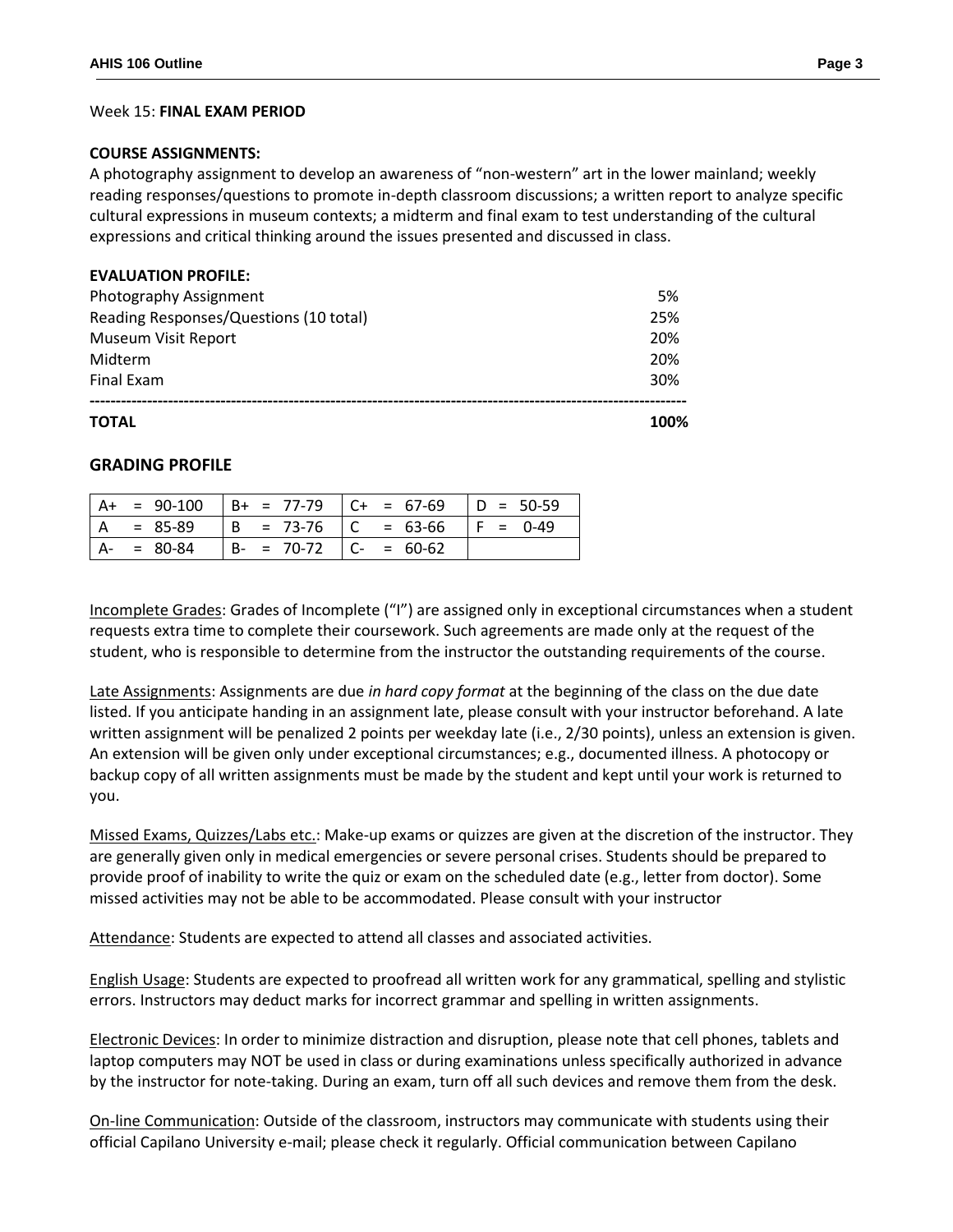University and students is delivered to students' Capilano University email addresses only. E-mails will normally be answered within 48 hours. If your e-mail query requires more than a paragraph in response, please see the instructor in person. E-mails will not be answered on weekends. Questions appropriate for email are those that can be answered with 1-2 sentence replies. Anything longer than this (e.g., an explanation of a concept, or a discussion about research topics) likely requires a face-to-face meeting and should be brought to office hours.

# **UNIVERSITY OPERATIONAL DETAILS**

Tools for Success: Many services are available to support student success for Capilano University students. A central navigation point for all services can be found at:<https://www.capilanou.ca/student-life/>

Capilano University Security: download the Cap U Mobile Safety App.

Policy Statement (S2009-06): Capilano University has policies on Academic Appeals (including appeal of final grade), Student Conduct, Academic Integrity, Academic Probation and other educational issues. These and other policies are available on the University website.

Academic Integrity (S2017-05): Any instance of academic dishonesty or breach of the standards of academic integrity is serious and students will be held accountable for their actions, whether acting alone or in a group. See policy and procedures S2017-05 Academic Integrity for more information: <https://www.capilanou.ca/about-capu/governance/policies/>

Violations of academic integrity, including dishonesty in assignments, examinations, or other academic performances, are prohibited and will be handled in accordance with the Student Academic Integrity Procedures.

Academic dishonesty is any act that breaches one or more of the principles of academic integrity. Acts of academic dishonesty may include but are not limited to the following types:

Cheating: Using or providing unauthorized aids, assistance or materials while preparing or completing assessments, or when completing practical work (in clinical, practicum, or lab settings), including but not limited to the following:

- Copying or attempting to copy the work of another during an assessment;
- Communicating work to another student during an examination;
- Using unauthorized aids, notes, or electronic devices or means during an examination;
- Unauthorized possession of an assessment or answer key; and/or,
- Submitting of a substantially similar assessment by two or more students, except in the case where such submission is specifically authorized by the instructor.

Fraud: Creation or use of falsified documents.

Misuse or misrepresentation of sources: Presenting source material in such a way as to distort its original purpose or implication(s); misattributing words, ideas, etc. to someone other than the original source; misrepresenting or manipulating research findings or data; and/or suppressing aspects of findings or data in order to present conclusions in a light other than the research, taken as a whole, would support.

Plagiarism: Presenting or submitting, as one's own work, the research, words, ideas, artistic imagery, arguments, calculations, illustrations, or diagrams of another person or persons without explicit or accurate citation or credit.